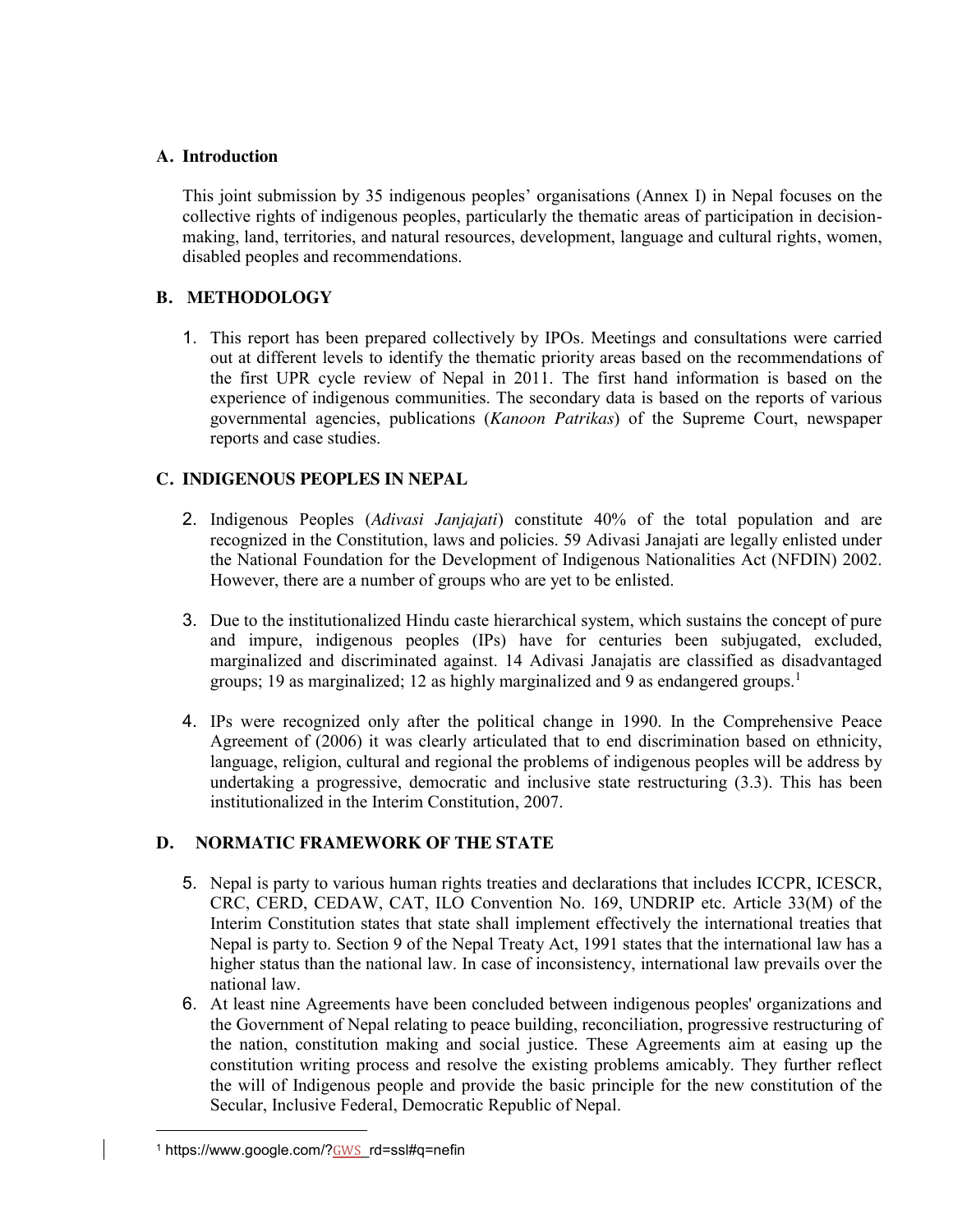## **E. IMPLEMENTATION STATUS OF THE RECOMMENDATIONS FROM THE FIRST REVIEW CYCLE**

- **1. Constitution making process (Recommendation 106.1,106.2 and 107.28)**
- **a. Ensure full participation of indigenous peoples in accordance with international human rights**
- 7. The Interim Constitution of Nepal, 2007 (hereinafter the Constitution) guarantees the fundamental rights of IPs to participate at the all-state organs, including the Constituent Assembly  $(CA)$ , on the basis of proportional representation.<sup>2</sup> It also guarantees the basic right of the people of Nepal to write their own Constitution through the CA. <sup>3</sup> In addition to elected members, 26 members to the CA are appointed by the Council of Ministers directly in consensus with indigenous people and civil society. <sup>4</sup> The allocation of the 26 seats is meant to ensure inclusion, direct representation and participation of indigenous peoples in the Constitution writing process. However, the 26 seats were awarded to the cadres of political parties, thereby leaving no room for independent, meaningful and accountable representation of indigenous peoples.
- 8. In the first CA (2008-2012), 218 (37%) members were from IP communities, which is very close to indigenous peoples' 40% share of the national population. The number of indigenous peoples' representatives in the second CA (2013 to present) has fallen drastically to 183<sup>5</sup> and reportedly, a lot of those who did get elected had been under pressure prior to their nomination as the party candidates to make written commitments to abstain from promoting indigenous peoples' issues in the CA. <sup>6</sup> The indigenous CA members thus represent their respective political parties rather than indigenous peoples. Consequently, there is no space and mechanism in place for Indigenous peoples to participate in the discussion on the agendas that directly affect them in the constitution making process.
- 9. The issue has been taken up by various national and international human rights mechanisms. In 2009, the UN Special Rapporteur on the Rights of Indigenous Peoples recommended to establish a special mechanism in consultation with Adivasi Janajatis through their own representative institutions in relation to proposals for the provisions of the new constitution that affect to them.7 Under its mandate of early warning, the CERD in 2009, 2012 and 2013 recommended the Government of Nepal to ensure indigenous peoples' active and meaningful participation in the CA. It further urged to avoid irreparable harm to indigenous peoples due to their inadequate representation in the CA.<sup>8</sup> In the case of LAHURNIP et.al. Vs. Government of Nepal, the Supreme Court issued an order of Mandamus against the government and asked to ensure an effective and meaningful participation in the CA, by reforming existing laws and politicies, in accordance with the CERD, ICCPR, ILO Convention No.169 and UNDRIP.<sup>9</sup> There is no representation from 20 indigenous groups in the current CA. And, it was not

l

<sup>2</sup> Article 21 Of the Interim Constitution, 2007

<sup>3</sup> Preamble of the Interim Constitution, 2007

 $4$  Article 63(c) of the Interim Constitution, 2007

<sup>5</sup> http://www.ekantipur.com/np/2070/9/25/full-story/382135.htm

<sup>6</sup> Christina Nilsson and Sille Stidsen, Constitutional Politics and Indigenous Peoples in Nepal,

http://www.iwgia.org/iwgia\_files\_publications\_files/0686\_Constitutional\_Politics\_and\_Indigenous\_Peoples\_in\_Nepal.pdf 7 A/HRC/12/34/Add.3, 20 July 2009

<sup>8</sup> CERD has issued letters from 2009 to 2013.

<sup>9</sup> LAHURNIP et.al. Vs. Government of Nepal, Supreme Court 2070, Nepal Kanoon Patrika Additional volume,DN8990 P.491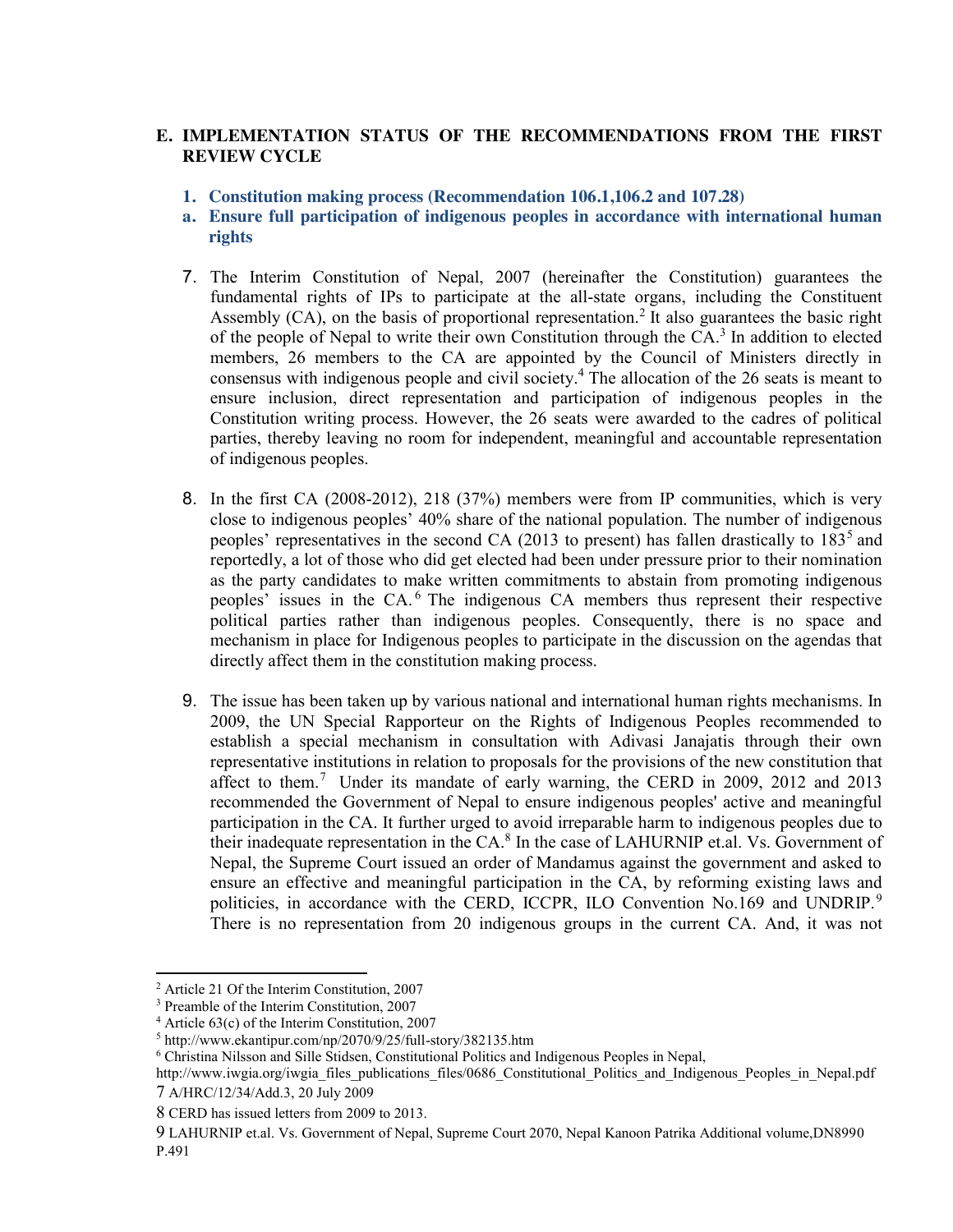allowed to form a IPs' CACAUS, like in the first CA for organized effort to ensure IPs rights in the new constitution. <sup>10</sup>

10. Despite several appeals and memorandums submitted by IPs, the government has not complied with and respected the provisions of international human rights instruments and recommendations as well as decisions of the Supreme Court.

### **b. Inclusive and progressive restructuring of the Nation**

- 11. The progressive restructuring of the nation is a constitutional commitment to end existing problems relating to class, ethnicity and gender.<sup>11</sup> Article 4 of the Constitution declares that Nepal will be a secular, inclusive and federal democratic republican state. Article 138(1a) states that autonomous provinces with full authority would be designed in accordance with the desires of Indigenous Peoples. The CA Thematic Committee on the State Restructure came up with the concept of federal states based on identity and viability, which meant to address the issue of power and resource sharing. The State Restructure Commission confirmed the proposal of the CA Thematic Committee on the State Restructure. However, the ruling and Hindu orthodox parties want to denounce the concept of comprehensive state restructuring with their two-third majority in the second CA.
- 12. Although the Constitution guarantees the right of IPs and other marginalized groups to participate in the state restructure on the basis of the principle of proportional representation, the recent appointment to the National Human Rights Commission (NHRC) is highly exclusionary. Out of five commissioners one is woman and the rest are Hindu high caste group. There is no representation of IPs. The exclusion is inconsistent with article  $131(2)$  of the Constitution that says to diversify the appointment of the Commission. Prior to the approval of the commissioners' appointment, a complaint to ensure inclusion of IPs was submitted to the Constitutional Council, Parliamentary Hearing Special Committee. However no action was taken to correct the error. A case has been filed in the Supreme Court and it is still pending. The commission doesn't have specific mechanism to deal IPs human rights violation. It does not have specific program on IPs. Similarly, there is no IP representation in the Public Service Commission, Commission (PSC) for the Investigation of Abused of Authority (CIAA) and the National Information Commission.

## **2. Review of existing laws ( Recommendation 19,20,56,62,89,91.92 and 93 )**

- 13. The recommendation made in the first cycle of UPR to review existing laws for effective eradication of racial discrimination prevailing against IPs and other marginalized groups have not been complied with yet. The National Action Plan to Implementation of ILO Convention No. 169 has, for example, been stranded in the Ministry of Council for 7 years. Article 154 of the Interim Constitution talks about the establishment of an Indigenous Peoples Commission. And, the National Foundation for Development of Indigenous Nationalities (NFDIN) does not have the mandate to monitor the human rights violations committed against indigenous peoples.
- 3. **Peaceful coexistence and freedom of religion ( Based on the Recommendation)**

l

<sup>10</sup> http://www.indigenousvoice.com/indigenous-peoples-agendas-are-in-shadow-in-constitution-writing-process.html 11 Preamble of the Interim Constitution, 2007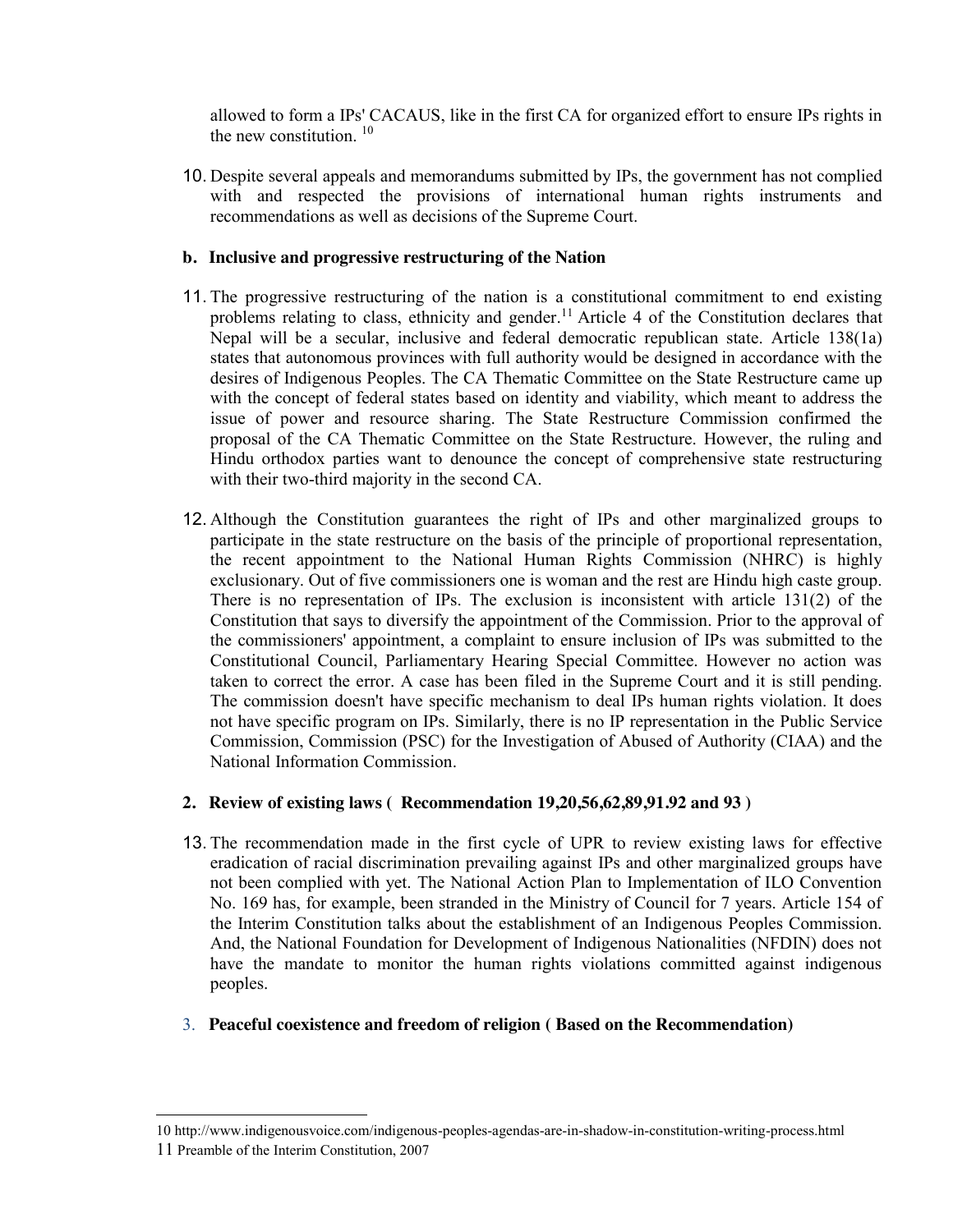- 14. Constitutionally, Nepal was declared a secular country in 2007. Prior to that, the country was a Hindu state for 250 years. IPs, who are distinct from Hindus, were forced to adopt the Hindu religion and caste system.
- 15. The first codified civil code (Muluki Ain) 1854 criminalized cow slaughter with the provision of life imprisonment, replacing the earlier provision of capital punishment. Currently, cow slaughter is a crime punishable with imprisonment of  $12$  years.<sup>12</sup> Notably, many IPs in Nepal eat beef and use beef in cultural activities and rituals. In 2013 and 2014 alone, at least 38 indigenous persons are either serving imprisonment or facing prosecution charges of cow slaughter.<sup>13</sup>
- 16. While the quadruped chapter of Muluki Ain contradicts with the constitutional provision of secularism<sup>14</sup> and the fundamental right to practice own religion<sup>15</sup>, the Special Bench of the Supreme Court declared the provision of cow slaughter as constitutional on two grounds: (1) the article 7(2) of the Constitution that considers a cow an national animal; and (2) the cow is a sacred animal of Hindus.<sup>16</sup> In September 2014, the Bench of Justice Govindakumar Upadhya<sup>17</sup> in the Supreme Court issued an Order that the Writ against the provision of cow slaughter may damage the dignity of Hindus.<sup>18</sup> The Supreme Court thereby indirectly closed the door of the Supreme Court to bring future cases against the provision of cow slaughter.
- 17. De-facto discrimination against IPs on the ground of religion still prevails. On 25 May 2013, the police intervened in a rally organized on the occasion of Buddha Jayanti (Buddha's birthday) in Surkhet district. The rally was heading to the Kakre Bihar, which is the shrine and historical pilgrimage site of Buddhists. People wanted to install an idol of Buddha for which they had the permission from relevant government agencies. 52 people, including Monks, were seriously injured due to indiscriminate baton charge of the police to stop them from installing the idol. Currently, the government is constructing a Hindu temple in Kakre Bihar.

#### **4. Civil, political, economic, educational and cultural rights ( Recommendation 40,116 )**

18. Because of unequal distribution of resources and access to opportunities IPs continue to face severe problems of poverty. According to the national census and National Living Standard Survey data, among Hill IPs, nearly one-forth  $(24.6\%)$  are living under the poverty line.<sup>19</sup> Similarly, about 40% of the Kumal, Sunuwar, Majhi and Chepang cluster are living below the poverty line. In contrast, only 10% of Hill Bahun are living below the poverty line. The state's commitments to ensure the Economic, Social and Cultural Rights (ESCR) thus remain mere commitments as no major steps have been taken to eradicate poverty. One of the major barriers to the advancement of the economic situation of IPs is that they do not have rights over communal lands, forests, pastures lands and other resources. The Kipat system (collective

 $\overline{\phantom{a}}$ 

<sup>12</sup> No.11 of the Chaper of Quadruped under the Civil Code (Muluki Ain) 1963

<sup>13</sup> These cases were reported to LAHURNIP for legal assistance in 2013 and 2014

<sup>14</sup> Article 4 of the Interim Constitution, 2007

<sup>15</sup> Article 23 of the Interim Constitution, 2007

<sup>16</sup> Omprakash Aryal Vs. Prime Minister, Nepal Kanoon Patrika, 2008 volume 9 decision number 8009 p. 1063

<sup>17</sup> Justice Upadhyaya belongs to a Hindu high caste group.

<sup>18</sup> Tekam Gharti Vs. Minister of Law and Justice, 2014: The petitioner filed the Writ as an indigenous person and as lawyer demanding to strike down the chapter of quadruped in Muluki Ain on the basis of the provision of secularism of the Constitution and the articles 9 and 18 of the UDHR. Further, compensation was requested for those who are serving imprisonment and facing prosecution.

<sup>19</sup> Chaitanya Subba, Bishwamber Pyakurel, Tunga Shiromani Bastola, Mohan Khajum Subba, Nirmal Kumar Raut and Baburam Karki, (2014) A Study on the Socio-Economic Status of Indigenous Peoples in Nepal, Kathmandu, Lawyers' Association for Human Rights of Nepalese Indigenous Peoples, P.27.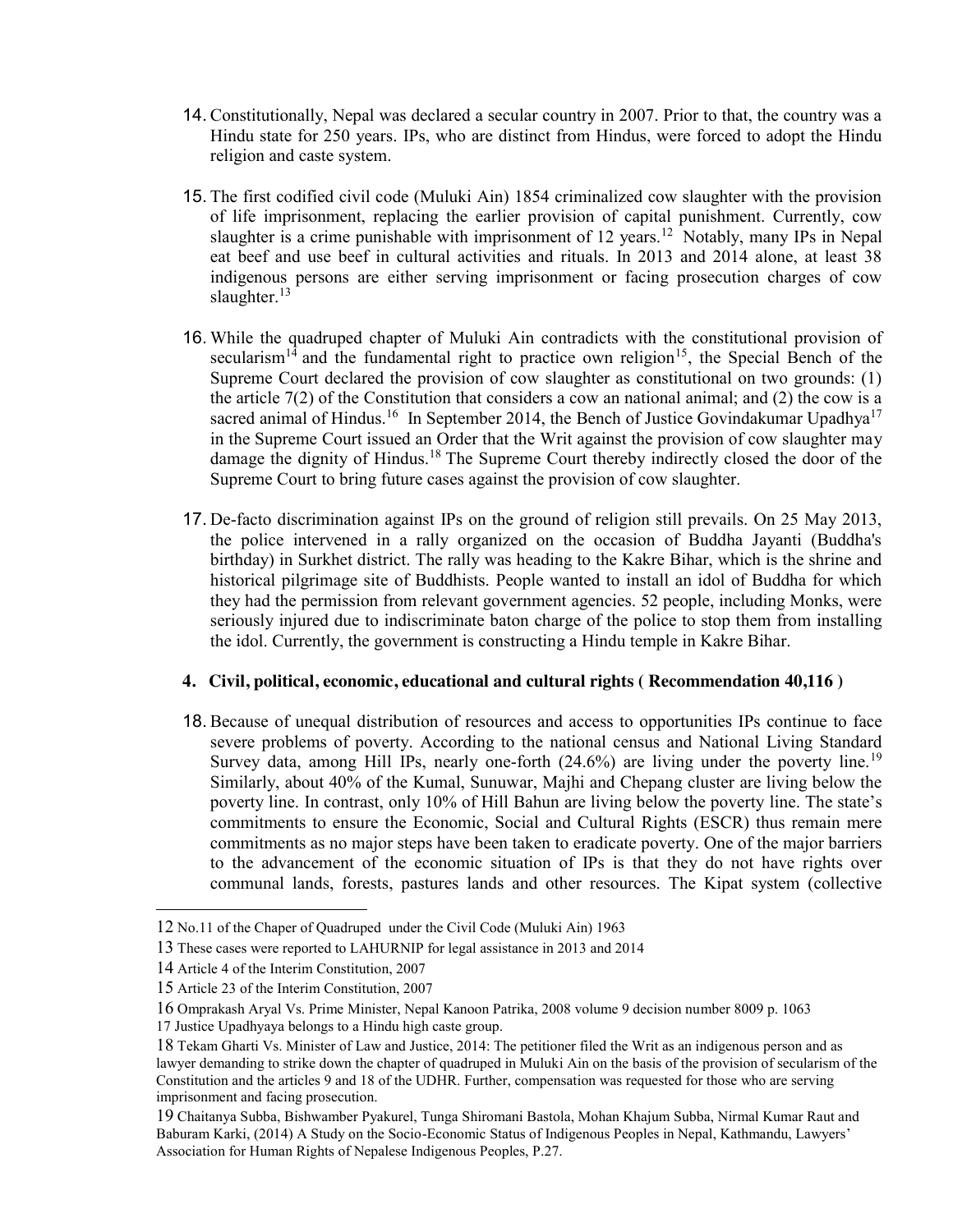lands and land tenure system), which was recognized by various Treaties<sup>20</sup> and Agreements, have not been respected.

- 19. The recommendations of the CERD  $(2004)$  and CESCR  $(E/c.12/NPL/CO/3)$  to produce disaggregated data based on ethnicity and indigenous identity has yet to be implemented. Due to the lack of disaggregated data, it is challenging to analyze and reform services and facilities provided by the government agencies in a way that ensures that IPs and other excluded groups have adequate access to these services and facilities.
- 20. The situation of freed Kamaiyas (bonded labour) remains miserable. They are facing lack of housing, livelihood, education, and health care. The freed Kamayas who were not provided shelters are remained complete homeless.  $21$  In this regard, the government has failed to implement the recommendation(E/c.12/NPL/Q/3) of the CESCR. No effort has been made to stop Kamaiyas to return to the same condition of the bonded labour.

#### **6. Land, territories and natural resources (Recommendation 106.49 and 106.43)**

- 21. IPs have the right to their special cultural and spiritual relationship with their lands, waters, and natural resources, and to pass these rights to future generations. They have the right to own and develop these lands and resources, in accordance with their traditions and customary laws. Indigenous peoples also have the right to be compensated when their lands, territories or natural resources have been confiscated, occupied, or damaged without their free, prior, and informed consent. $22$
- 22. In Nepal, these collective rights are routinely violated. IPs' land is being confiscated at an alarming rate, particularly in connection with large-scale infrastructure and energy projects. The right to free, prior, and informed consent with regards to such projects is not respected, and environmental and social impact assessments are seldom conducted or made public. IPs are rarely compensated for land that is confiscated or damaged, and when compensation is issued, it often falls below market value of the land. IPs are subsequently losing the ability to manage their territories. When IPs peacefully protest against the violations of their rights and demand prober information and consultation processes they are portrayed as being against develop and in some case criminalized.
- 23. In 2007, the Nepal Electricity Authority begun work on the 220 KV Khimti-Dhalkebar Transmission Line funded by the World Bank. The project was designed without any consultation with the local people in the Sindhuli area. Most of the families in the area belong to marginalized groups such as Tamang, Magar and Dalit. The project violated not only the local community's right to free, prior and informed consent but also the Bank's safeguard policies. The route chosen for the transmission line would pass through schools, homes, agricultural land and historical sites in the district and would displace already impoverished families. Both in 2012 and 2013, armed police forces were deployed to the project site. In November 2012, for example, 250 armed police officers and 5-6 project officials came to

 $\overline{\phantom{a}}$ 

<sup>20</sup> The 1774 Treaty between Limbus and State recognizes rights over territories, soils and subsoil minerals as well as unconditional right to self-governance.

<sup>21</sup> http://idsn.org/key-issues/caste-based-slavery/dalit-women-in-nepal/

<sup>22</sup> ILO C. 169 and UNDRIP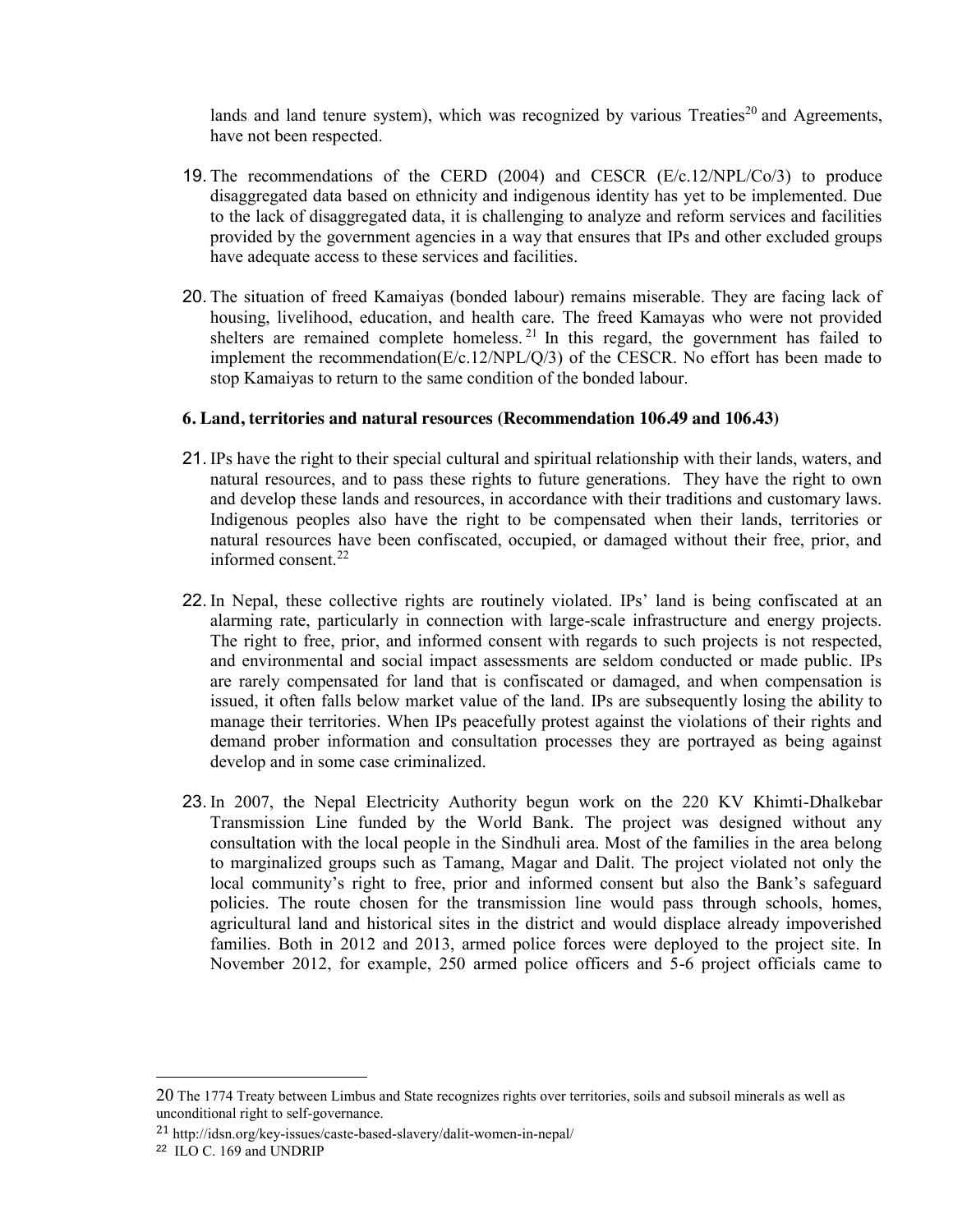project site and began surveying. Women who tried to enter the project site were violently beaten with sticks, boots and fists. 10 women were severely injured.<sup>23</sup>

- 24. IPs are also severely affected by protected areas such as national parks and hunting reserves. The establishment of protected areas on indigenous territories without the consent and engagement of the communities whose ancestral lands have been included in the areas has resulted in dispossession, displacement and resettlement, the violation of their rights and the loss of access to natural resources on which the communities depend for their livelihood and spirituality.
- 25. The Dhorpatan Hunting Reserve covers areas that have been inhabited by the Magar people since before the formation of the Nepali state. The reserve was established in 1987 despite protests from the locals. In an April 2013 memorandum submitted to the government following its decision to mobilize the army, 80 Magar community representatives recounted how the reserve was providing entertainment to the elite at the expense of the local communities. They were—and continue to be—denied access to the natural resources in the reserve, harassed, fined, and imprisoned on various charges and their homes have been demolished.<sup>24</sup>
- 26. When the Makalu Barun Park was established in 1992 the people, who belong to Rai, Sherpa and Bhotia communities, directly affected by the park were assured by the government that the conservation project would not hamper their livelihoods and culture, that the army would not be mobilized, and that the revenue from the park would be used for community development. In the following years, however, the locals' access to resources was gradually curtailed. Their traditional farming practices such as swidden agriculture was banned. They were told they could not carry out any community development work without the permission of the park authorities. When the locals decided to collect money from each household and start a micro hydropower project to bring electricity to their village, the park did not grant them permission. People started getting arrested, beaten and penalized for using forest resources. Understandably, the locals are worried that deploying the army in the area will further persecute them. They have submitted a memorandum asking the government to retract its unilateral decision, but have received no guarantee that their voices will be heard.<sup>25</sup>

#### **5. Education (Recommendation 106.53, 108.34)**

Educational disparity is rampant in Nepal and there are no effective and special initiatives to promote equal opportunities to education for the marginalized communities, including IPs and Dalits. The gross enrolment rate of Hill Brahmin in higher secondary level is 145.1 whereas it is 69.7 for Hill indigenous peoples.26 IPs have the highest proportion (27.7%) of dropout due to poor academic progress (failure in exams/tests) compared to all other groups.<sup>27</sup> The main reason is the dominance of Khas-Nepali language in the schools and lack of an inclusive education policy. The Government has, on the other hand, been investing millions of rupees in Sanskrit University to promote and protect the Sanskrit language that only benefits to High caste Bahun and Chetri. The initiation of multi-lingual education

 $\overline{\phantom{a}}$ 

 $^{23}$ LAHURNIP has submitted a complaint to the NHRC against attack on villagers in 2013. NHRC conducted fact finding mission based on the communication. LAHURNIP (2014) The Glimpses of Indigenous Peoples' Human Rights Violation in Nepal, Kathmandu: LAHURNIP, P. 99-100.

<sup>24</sup> Lawyers' Association of Human Rights of Nepalese Indigenous Peoples (LAHURNIP) (2014): The Glimpses of Indigenous Peoples' Human Rights Violation in Nepal; The Record: Good Intentions Gone Wrong

<sup>(</sup>http://recordnepal.com/wire/good-intentions-gone-wrong)

 $25$  Ibid

<sup>26</sup> Chaitanya Subba, Bishwamber Pyakurel, Tunga Shiromani Bastola, Mohan Khajum Subba, Nirmal Kumar Raut and Baburam Karki, (2014) A Study on the Socio-Economic Status of Indigenous Peoples in Nepal, Kathmandu, Lawyers' Association for Human Rights of Nepalese Indigenous Peoples, P.112

<sup>27</sup> Ibid, P.125-26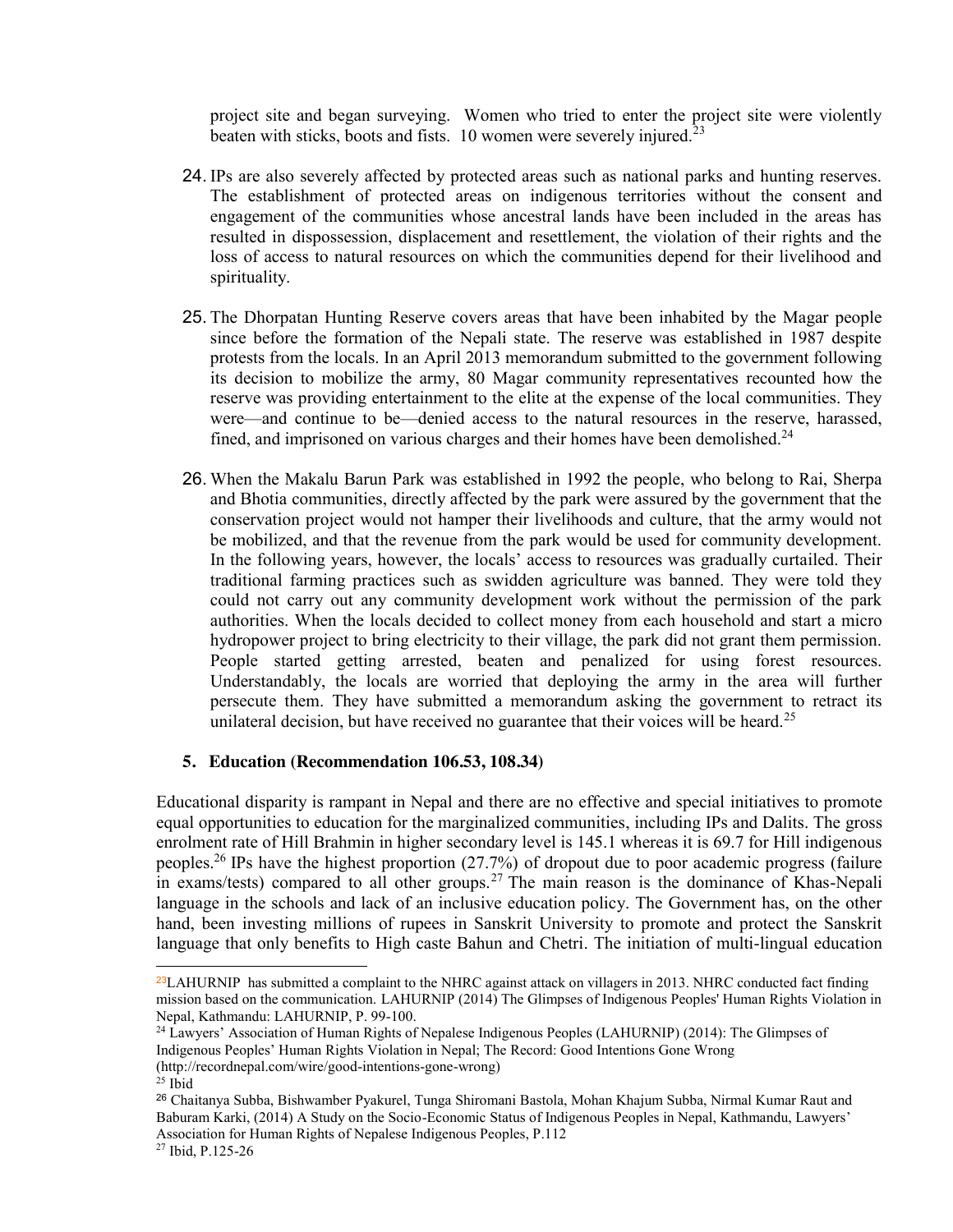(education in mother tongue at primary level) is not effective and there is lack of adequate budget and policies. Even the constitutional provision on basic education in mother tongue is ambiguous as there is no clear division of roles and responsibilities of the state to implement it in practice. Failure to create adequate quotas for teachers and produce skillful teachers is another weaknesses of the government for the development of mother tongue education in Nepal. It was found that the government does not have proper foundation and budget management for the development of mother tongue education. There is dearth of textbooks in mother tongues. Due to the lack of understanding the medium language of education (Khas Nepali), there is high rate of IPs children drop out from School.<sup>28</sup> The School Sector Reform Plan (2009-2015) aims to transform around 7,500 schools into multilingual schools. The Curriculum Development Centre has so far only developed curricula and textbooks in 19 of the 125 languages listed in Nepal.<sup>29</sup>

### **6. Indigenous women (Recommendations 106.2, 106.4, 106.10, 106.28, 106.22, 106.29, 106.46, 10613, 106.14, 106.21)**

27. Indigenous women form a major section of the society but continue to face multiple forms of discrimination. The state's commitments to the international community to end violence against women are not intended to promote and protect the rights of indigenous women. Indigenous women have been fighting for their distinct identity among the women section in the constitution<sup>30</sup>, so that they could enhance their participation in decision making rather than include them in a basket of women as a whole, which is counterproductive because the women quotas are very often captured by women belonging to Bahun and Chhetri groups.

#### **7. Persons with disabilities (Recommendation 106.46 and 106.10)**

28. Persons with disabilities from an indigenous background are particularly vulnerable. Prevalence of higher physical disability was found among Tharu (49.6 percent), the Sherpa, Bhujel, Bhote and Thakali cluster (47.7percet). <sup>31</sup> Many of the indigenous persons with disabilities are facing challenges in acquiring identification cards and access to resource. Participation in decision making is also poor. The Federation of disabilities has, for example, ensured participation of 33 percent women in the executive committee but all are from Bahun/Chhetris) of women but is not taking account of inclusion of other marginalized communities. The state's commitment to end discrimination against peoples with disabilities is thus not materialized into practice.

## **F. RECOMMENDATIONS TO THE GOVERNMENT OF NEPAL**

R.1: Without further delay, implement the recommendation of the UN Special Rapporteur on the Rights of Indigenous Peoples and the CERD to establish a special mechanism in the Constituent Assembly for an effective and meaningful participation of IPs, while taking decisions, in particularly state restructure and other matters that directly affect them.

 <sup>28</sup> http://www.nagariknews.com/society/nation/story/35084.html visited 2015

<sup>29</sup>http://www.thehimalayantimes.com/fullTodays.php?headline=Education+in+mother+tongue+still+a+challenge&NewsI D=321582

<sup>30</sup> Advocate Indira Shrish Magar and Advocate Sharda Khewa Subba () Rajyako samabeshi niti tatha karykramko byabastha ra upalabdhihar (State's inclusion policy and program procision and achevements), Nepal: Indigneous Women's Legal Awareness Group (INWOLAG).

<sup>31</sup> Chaitanya Subba, Bishwamber Pyakurel, Tunga Shiromani Bastola, Mohan Khajum Subba, Nirmal Kumar Raut and Baburam Karki, (2014) A Study on the Socio-Economic Status of Indigenous Peoples in Nepal, Kathmandu, Lawyers' Association for Human Rights of Nepalese Indigenous Peoples, P.112.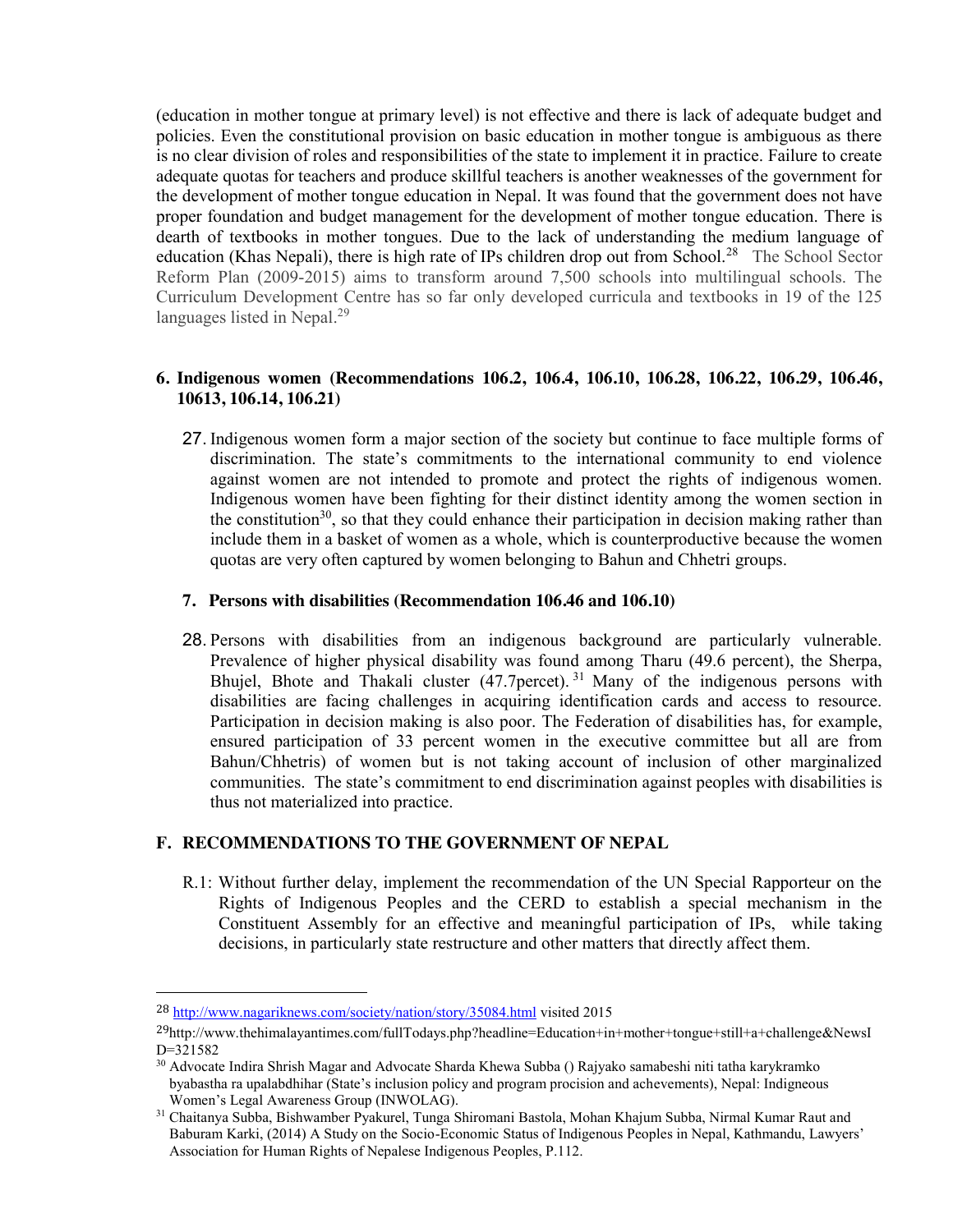- R.2: Implement the decision of the Supreme Court of Nepal to have an appropriate provision for effective and meaningful participation in the Constituent Assembly in consultation with indigenous peoples, respecting the International Human Rights Instruments including ILO Convention No 169, CERD, CCPR and UNDRIP.
- R.3: Without further delay, ensure representation of indigenous peoples who are not represented in the current Constituent Assembly as directed by the Supreme Court through its decision (Decision No. 07-WO-0476, Date: 12 May 2014) interpreting article 63(c) of the Interim Constitution, 2007 that allocates 26 seats for unrepresented indigenous peoples and Civil Society.
- R.4: Adopt the National Action Plan to implement the ILO Convention No. 169 and reform the existing laws and regulations that are inconsistent with the ILO Convention No. 169, UNDRIP and other international instruments to eliminate discrimination against indigenous peoples and ensure equality. Ensure that the new constitution comprises the provisions and spirit of the ILO Convention, No. 169 and UNDRIP for respect of the rights of indigenous peoples.
- R.5: Ensure de-facto inclusion of indigenous peoples in all state organs including NHRC, Commission for the Investigation of Abused of Authority (CIAA), and Information Commission. Establish the Indigenous Peoples Commission to deal gross human rights violation against IPs.
- R.6: Repeal the provision of the Cow Slaughter in Muluki Ain which is based on the Hindu superiority in accordance with the constitutional provision of secular state and article 1, 2, 5(vii) and 5(e) of the CERD; article 27 of the CCPR, article 3 and 5 of the ILO Convention No. 169 and article 8 and 12 of the UNDRIP.
- R.7: Respect indigenous peoples' right to exercise their religion, beliefs and culture as well as eliminate religious assimilation including obliterating name of indigenous peoples' sacred and religious sites.
- R.8: Recognize indigenous peoples' rights over communal land, forest, pastures lands and other resources in accordance with the ILO Convention. No. 169 and UNDRIP. Ensure indigenous peoples' participation in the land reform process.
- R.9: Respect and protect the right to determine priorities of development and the right to free prior and informed consent in relation to development activities taking place in the indigenous territories.
- R.10: Introduce a national multilingual policy and allocate sufficient budget and teachers for multilingual education in a timely manner.
- R.11: Institute special measures to address the multiple forms of discrimination against indigenous women and to ensure substantive equality;
- R.12: Undertake a thorough review of national laws to end discrimination against indigenous women, ensuring their meaningful participation;
- R.13: Make gender mainstreaming programs and activities compatible with UNDRIP and increase participation of indigenous women at all levels;